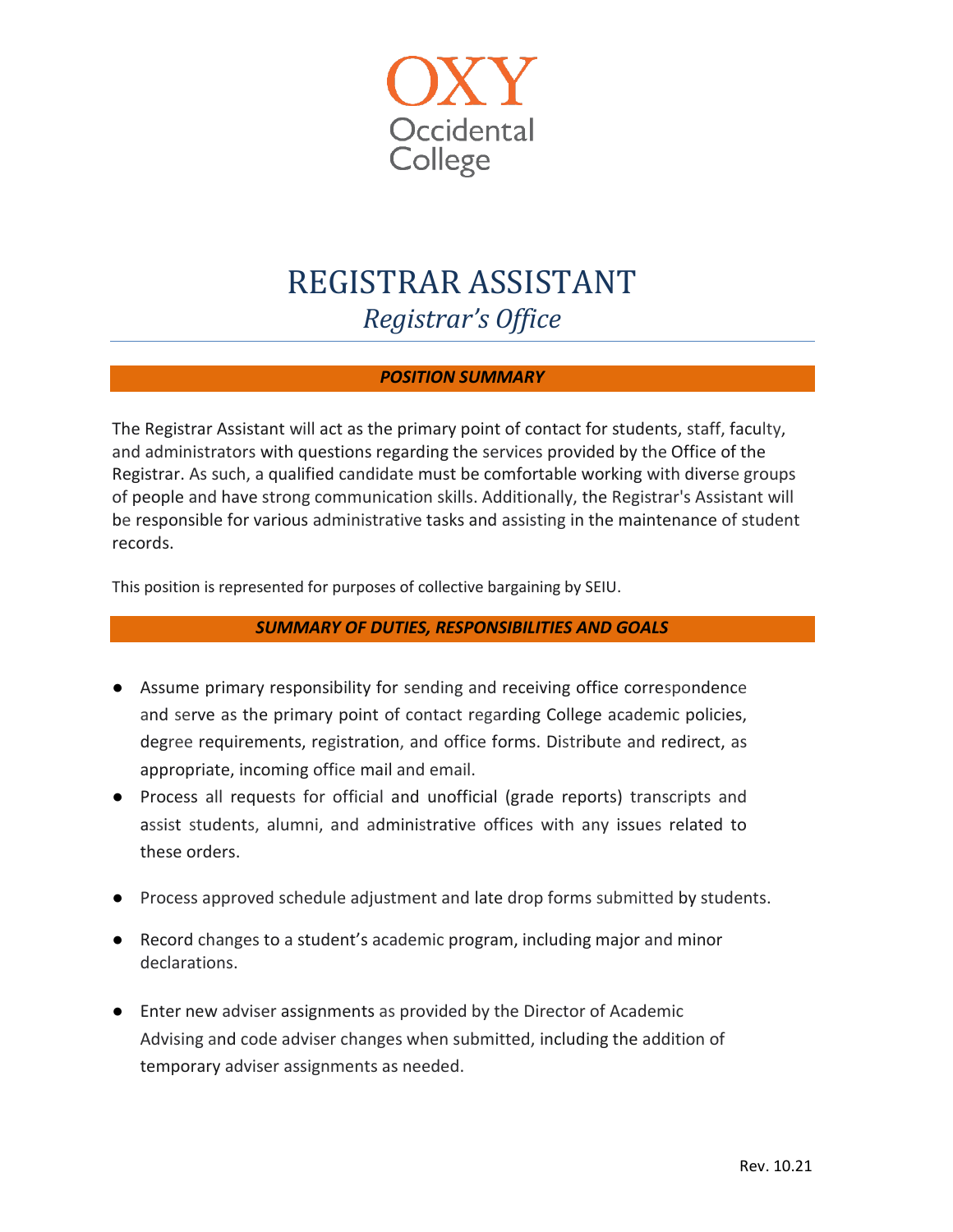- Coordinate with the Registrar and the Associate Deans for the review and approval of all independent study contracts.
- Maintain and submit check and deposit receipt records. Reconcile credit card transactions and monthly Visa card transactions. Inform the Business Office of proper account distribution of monthly transcript money transfer.
- Update alumni/student name and address records from transcript request data.
- Proofread all department forms and mailers including registration information, college calendar, diplomas and other publicized information. Assist in the updating of the office website.
- Create and send special letters and messages and update forms as needed, including providing verification of enrollment and the expected graduation date of a student.
- Maintain department form and office supply inventory, and place new and replacement orders as needed.
- Prepare forms for students intending to transfer to another institution as requested.
- Create and maintain staff meeting agendas, staff meeting minutes, and the office operations calendar.
- Assist in the submission of enrollment information electronically to the Department of Veterans Affairs for those students who qualify to receive VA benefits.
- Process duplicate diploma requests.
- Coordinate transcript and diploma document notary service requests.
- Assist with audits, including Core, major, and minor requirements to ensure student progress toward the Bachelor of Arts degree. Update any attributes approved through course substitutions or transfer work not otherwise recorded.

## *QUALIFICATIONS*

#### **Minimum:**

- College degree or combination education and experience.
- Must have strong word processing and have data entry skills.
- Must be accurate and flexible.
- Must possess excellent communication, clerical, and customer service skills.
- Requires high organizational skills.
- Ability to maintain confidentiality of work-related information and materials.